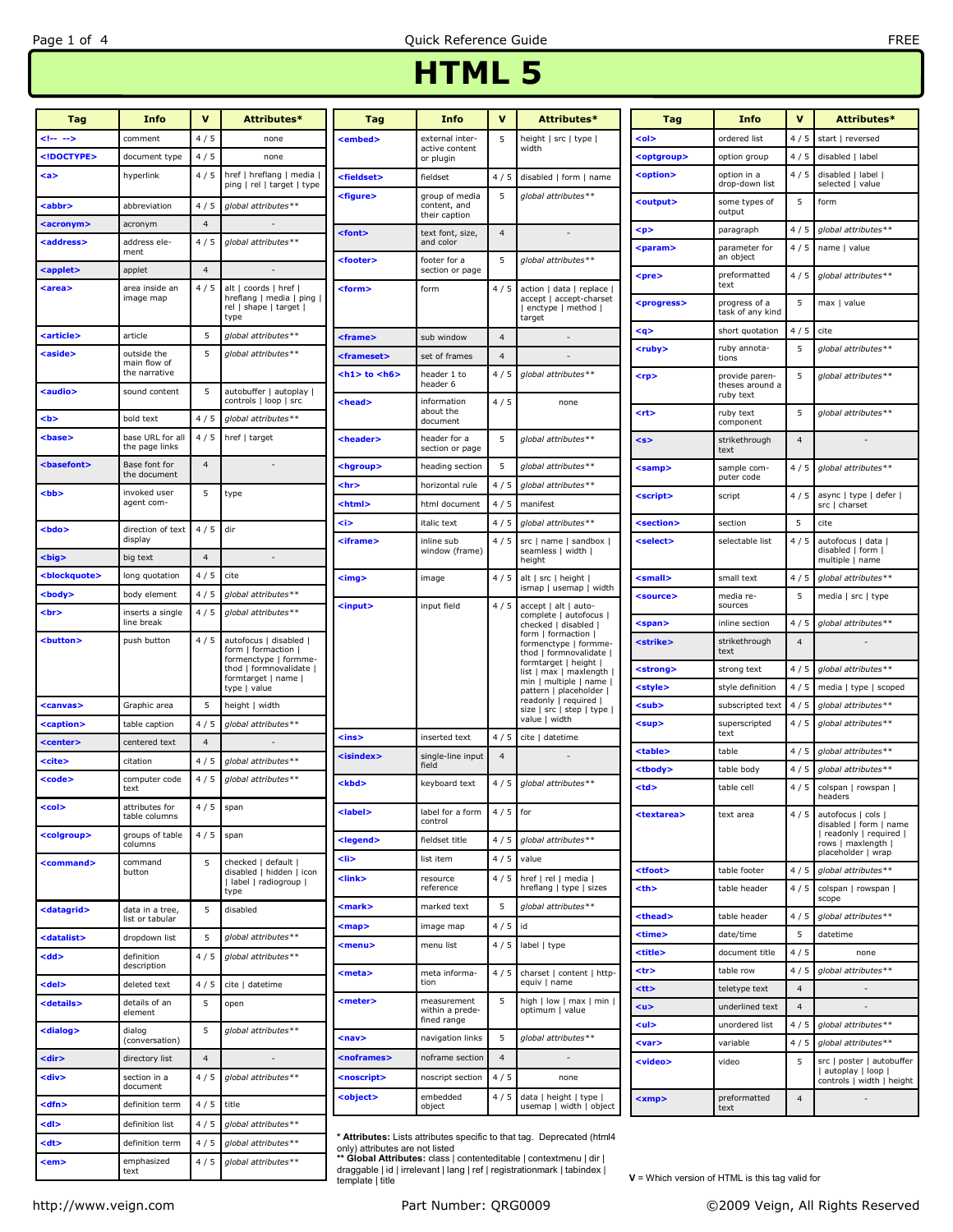## HTML 5 - extended

| Tag                       | <b>Info</b>                                                                                                                                                                                                  | <b>Attributes</b>                                                                                                                                                                                                                                                                                                                                                                                                                                                                                                                                 | Tag                   | <b>Info</b>                                                                                                                                                                                             | <b>Attributes</b>                                                                                                                                                                                                                                                                                                                                                                                                                                              |
|---------------------------|--------------------------------------------------------------------------------------------------------------------------------------------------------------------------------------------------------------|---------------------------------------------------------------------------------------------------------------------------------------------------------------------------------------------------------------------------------------------------------------------------------------------------------------------------------------------------------------------------------------------------------------------------------------------------------------------------------------------------------------------------------------------------|-----------------------|---------------------------------------------------------------------------------------------------------------------------------------------------------------------------------------------------------|----------------------------------------------------------------------------------------------------------------------------------------------------------------------------------------------------------------------------------------------------------------------------------------------------------------------------------------------------------------------------------------------------------------------------------------------------------------|
|                           | comment: comments are<br>displayed in code only. Tag<br>contents are not rendered in<br>the browser                                                                                                          | none                                                                                                                                                                                                                                                                                                                                                                                                                                                                                                                                              | <button></button>     | <b>button</b> : a button page element                                                                                                                                                                   | autofocus: indicate that a control is to be focused<br>as soon as the page is loaded [autofocus]<br>disabled: prevents the button from being pressed<br>[disabled]                                                                                                                                                                                                                                                                                             |
|                           | document type: defines<br>which specification the docu-<br>ment follows                                                                                                                                      | none                                                                                                                                                                                                                                                                                                                                                                                                                                                                                                                                              |                       |                                                                                                                                                                                                         | form: used to explicitly associate the button ele-<br>ment with its form owner<br>formaction: URL that specifies a form processing<br>agent                                                                                                                                                                                                                                                                                                                    |
| $a$                       | anchor: used to provide a link<br>to another web resource                                                                                                                                                    | href: destination resource of the hyperlink<br>hreflang: gives the language of the linked resource<br>media: describes for which media the target docu-<br>ment was designed<br>ping: gives the URLs of the resources that are                                                                                                                                                                                                                                                                                                                    |                       |                                                                                                                                                                                                         | formenctype: specifies the content type used to<br>submit the form to the server [application/x-www-<br>form-urlencoded<br>  multipart/form-data   text/plain]<br>formmethod: which HTTP method will be used to<br>submit the forms data [get   post   put   delete]                                                                                                                                                                                           |
|                           |                                                                                                                                                                                                              | interested in being notified if the user follows the<br>hyperlink<br>rel: relationship between the document containing<br>the hyperlink and the destination resource [alternate<br>  archives   author   bookmark   contact   external  <br>feed   first   help   icon   index   last   license   next<br>  nofollow   noreferrer   pingback   prefetch   prev  <br>search   stylesheet   sidebar   tag   up]<br>target: gives the name of the browsing context that<br>will be used $\lceil$ blank $\rceil$ parent $\rceil$ _self $\rceil$ _top] |                       |                                                                                                                                                                                                         | formnovalidate: indicate whether the form is to be<br>validated during submission [formnovalidate]<br>formtarget: gives the target when the form is<br>submitted [_blank   _parent   _self   _top]<br>name: elements name<br>type: controls the behavior of the button when it is<br>activated [submit   reset   button]<br>value: gives the element's value for the purposes of<br>form submission                                                            |
| <abbr></abbr>             | abbreviation: an abbreviation<br>or acronym, optionally with its<br>expansion                                                                                                                                | type: gives the MIME type of the linked resource<br>global attributes**                                                                                                                                                                                                                                                                                                                                                                                                                                                                           | <canvas></canvas>     | canvas element: a resolution-<br>dependent bitmap canvas, which<br>can be used for rendering<br>graphs, game graphics, or other<br>visual images on the fly                                             | height: height of the canvas in pixels - default is<br>150<br>width: width of the canvas in pixels - default is 300                                                                                                                                                                                                                                                                                                                                            |
| <address></address>       | address element: represents<br>the contact information for its<br>nearest article or body element<br>ancestor                                                                                                | global attributes**                                                                                                                                                                                                                                                                                                                                                                                                                                                                                                                               | <caption></caption>   | table caption: the title of the<br>table that is its parent, if it has a<br>parent and that is a table ele-<br>ment.                                                                                    | global attributes**                                                                                                                                                                                                                                                                                                                                                                                                                                            |
| <area/>                   | area: either a hyperlink with<br>some text and a corresponding<br>area on an image map, or a                                                                                                                 | alt: alternate text for the area<br>cords: coordinates for the clickable area<br>href: destination resource of the hyperlink                                                                                                                                                                                                                                                                                                                                                                                                                      | <cite></cite>         | citation: represents the title of<br>global attributes**<br>a work                                                                                                                                      |                                                                                                                                                                                                                                                                                                                                                                                                                                                                |
|                           | dead area on an image map                                                                                                                                                                                    | hreflang: gives the language of the linked resource<br>media: describes for which media the target docu-<br>ment was designed<br>ping: gives the URLs of the resources that are<br>interested in being notified if the user follows the<br>hyperlink<br>rel: relationship between the document containing                                                                                                                                                                                                                                         | <code></code>         | computer code text: repre-<br>sents a fragment of computer<br>code. This could be an XML<br>element name, a filename, a<br>computer program, or any other<br>string that a computer would<br>recognize. | global attributes**                                                                                                                                                                                                                                                                                                                                                                                                                                            |
|                           |                                                                                                                                                                                                              | the hyperlink and the destination resource [alternate<br>  archives   author   bookmark   contact   external  <br>feed   first   help   icon   index   last   license   next<br>  nofollow   noreferrer   pingback   prefetch   prev  <br>search   stylesheet   sidebar   tag   up]                                                                                                                                                                                                                                                               | <col/>                | column: defines the attribute<br>values for one or more columns<br>in a table. Used inside of a table<br>or colgroup                                                                                    | span: number of columns the tag should span                                                                                                                                                                                                                                                                                                                                                                                                                    |
|                           |                                                                                                                                                                                                              | shape: defines the shape of the area [default   rect<br>  rectangle   circ   circle   poly   polygon]<br>target: gives the name of the browsing context that<br>will be used [_blank   _parent   _self   _top]<br>type: gives the MIME type of the linked resource                                                                                                                                                                                                                                                                                | <colgroup></colgroup> | column group: a group of one<br>or more columns in the table<br>that is its parent, if it has a<br>parent and that is a table ele-<br>ment                                                              | span: number of columns the tag should span                                                                                                                                                                                                                                                                                                                                                                                                                    |
| <article></article>       | article element: a section of<br>a page that consists of a<br>composition that forms an<br>independent part of a docu-<br>ment, page, or site                                                                | global attributes**                                                                                                                                                                                                                                                                                                                                                                                                                                                                                                                               | <command/>            | command button: a command<br>that the user can invoke (like<br>radio button or checkbox)                                                                                                                | <b>type:</b> Specifies the type of command [checkbox ]<br>command   radio]<br>label: gives the name of the command, as shown to<br>the user<br>icon: a URL to a picture that represents the com-<br>mand<br>disabled: prevents the command from being<br>executed [disabled]<br>checked: Determines if the command is checked by<br>default [checked]<br>radiogroup: gives the name of the group of com-<br>mands that will be toggled when the command itself |
| <aside></aside>           | aside element: a section of a<br>page that consists of content<br>that is tangentially related to<br>the content around the aside<br>element, and which could be<br>considered separate from that<br>content | global attributes**                                                                                                                                                                                                                                                                                                                                                                                                                                                                                                                               |                       |                                                                                                                                                                                                         |                                                                                                                                                                                                                                                                                                                                                                                                                                                                |
| <audio></audio>           | sound content: represents a<br>sound or audio stream                                                                                                                                                         | autobuffer: determines if the audio will be buffered<br>[autobuffer]<br>autoplay: determine if the audio will automatically                                                                                                                                                                                                                                                                                                                                                                                                                       |                       |                                                                                                                                                                                                         | is toggled<br>title: gives a hint describing the command, which<br>might be shown to the user to help them                                                                                                                                                                                                                                                                                                                                                     |
|                           |                                                                                                                                                                                                              | play [autoplay]<br>controls: indicates that the author has not provided<br>a scripted controller and would like the user agent to<br>provide its own set of controls [controls]                                                                                                                                                                                                                                                                                                                                                                   | <datagrid></datagrid> | datagrid element: an interac-<br>tive representation of tree, list,                                                                                                                                     | disabled: defines whether the list is selectable<br>[disabled]                                                                                                                                                                                                                                                                                                                                                                                                 |
|                           |                                                                                                                                                                                                              | loop: sets whether the audio will start once the end<br>is reached [loop]<br>src: URL of the audio to play                                                                                                                                                                                                                                                                                                                                                                                                                                        | <datalist></datalist> | dropdown list: a set of option<br>elements that represent prede-<br>fined options for other controls                                                                                                    | global attributes**                                                                                                                                                                                                                                                                                                                                                                                                                                            |
| <br><b>b</b>              | <b>bold text:</b> creates text that<br>will be made bold                                                                                                                                                     | global attributes**                                                                                                                                                                                                                                                                                                                                                                                                                                                                                                                               | <dd></dd>             | definition description: descrip-<br>tion, definition, or value, part of                                                                                                                                 | global attributes**                                                                                                                                                                                                                                                                                                                                                                                                                                            |
| <base/>                   | base element: base URL for<br>all the page links                                                                                                                                                             | href: URL to use as the base URL for links in the<br>page<br>target: sets the base target for links in the page<br>[_blank   _parent   _self   _top]                                                                                                                                                                                                                                                                                                                                                                                              |                       | a term-description group in a<br>description list (dl element), and<br>the discourse, or quote, part in a<br>conversation (dialog element)                                                              |                                                                                                                                                                                                                                                                                                                                                                                                                                                                |
| <bb></bb>                 | browser button: a user agent<br>command that the user can<br>invoke                                                                                                                                          | type: indicates the kind of command [makeapp]                                                                                                                                                                                                                                                                                                                                                                                                                                                                                                     | <del></del>           | deleted text: represents a<br>removal from the document                                                                                                                                                 | cite: a URL used to specify the address of a docu-<br>ment that explains the change<br>datetime: used to specify the time and date of the<br>change                                                                                                                                                                                                                                                                                                            |
| <bdo></bdo>               | bdo element: represents<br>explicit text directionality<br>formatting control for its<br>children                                                                                                            | dir: direction override [/tr   rt/]                                                                                                                                                                                                                                                                                                                                                                                                                                                                                                               | <details></details>   | details element: represents<br>additional information or controls<br>which the user can obtain on<br>demand                                                                                             | open: indicates whether the details are to be shown<br>to the user [open]                                                                                                                                                                                                                                                                                                                                                                                      |
| <blockquote></blockquote> | block quote element: a<br>section that is quoted from<br>another source                                                                                                                                      | cite: URL of the origin of the quote                                                                                                                                                                                                                                                                                                                                                                                                                                                                                                              | <dialog></dialog>     | dialog element: represents a<br>conversation, meeting minutes, a<br>chat transcript, a dialog in a                                                                                                      | global attributes**                                                                                                                                                                                                                                                                                                                                                                                                                                            |
| $<$ body $>$              | body element: main content<br>of the document                                                                                                                                                                | global attributes**                                                                                                                                                                                                                                                                                                                                                                                                                                                                                                                               |                       | screenplay, an instant message<br>log, or some other construct in<br>which different players take                                                                                                       |                                                                                                                                                                                                                                                                                                                                                                                                                                                                |
| <br>                      | break: inserts a single line<br>break                                                                                                                                                                        | global attributes**                                                                                                                                                                                                                                                                                                                                                                                                                                                                                                                               | <div></div>           | turns<br>document block: creates a                                                                                                                                                                      | global attributes**                                                                                                                                                                                                                                                                                                                                                                                                                                            |
|                           |                                                                                                                                                                                                              |                                                                                                                                                                                                                                                                                                                                                                                                                                                                                                                                                   |                       | block level element with no<br>special meaning                                                                                                                                                          |                                                                                                                                                                                                                                                                                                                                                                                                                                                                |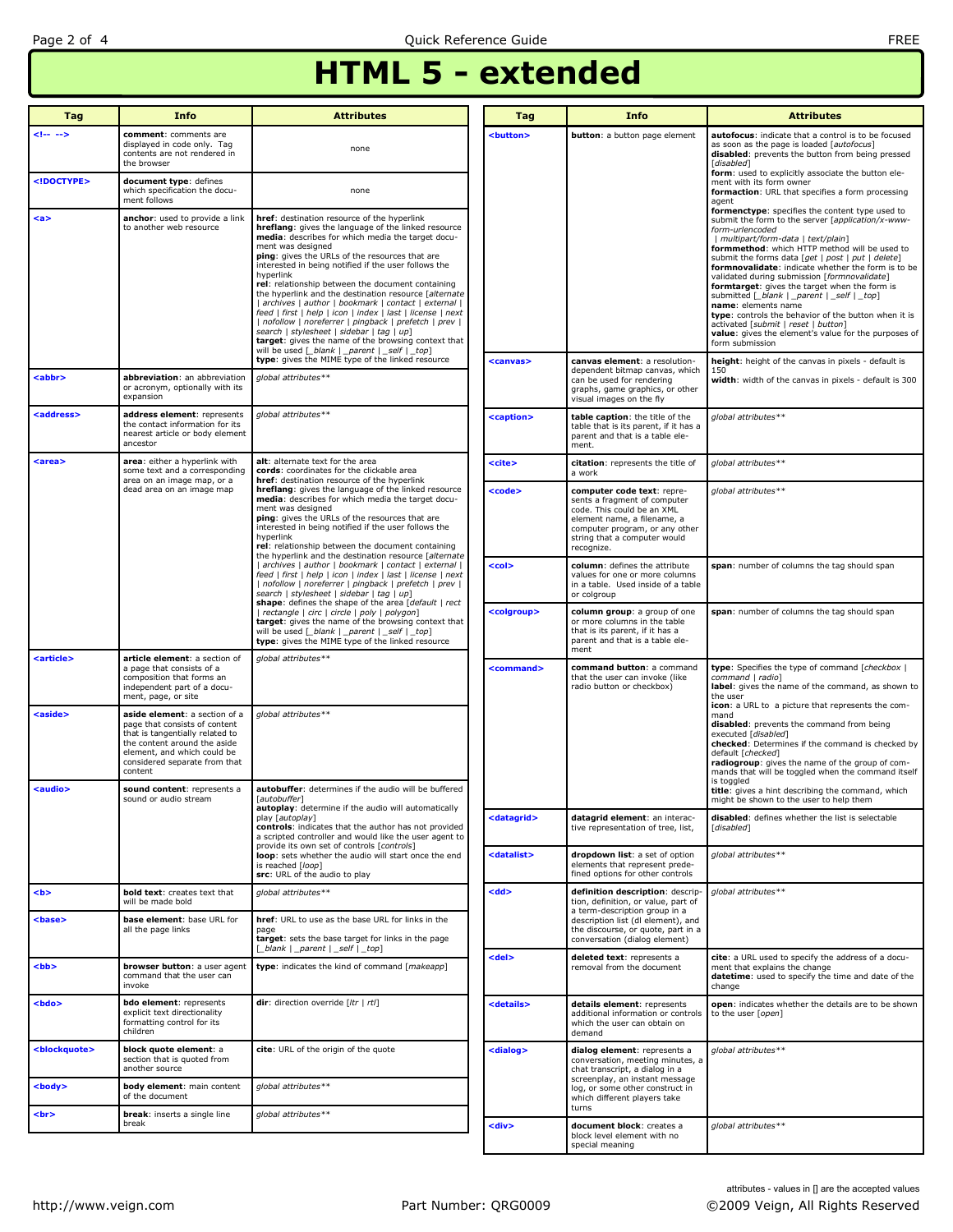## HTML 5 - extended

| Tag                   | <b>Info</b>                                                                                                                                                                                                                         | <b>Attributes</b>                                                                                                                                                                                                                                                                                                                                                                                                                                                                                                                                                                                                                                                                                                                                          | Tag               | <b>Info</b>                                                                                                                                     | <b>Attributes</b>                                                                                                                                                                                                                                                                                                                                                                                                                                                                                                                                                                                                                                                                                                                        |  |
|-----------------------|-------------------------------------------------------------------------------------------------------------------------------------------------------------------------------------------------------------------------------------|------------------------------------------------------------------------------------------------------------------------------------------------------------------------------------------------------------------------------------------------------------------------------------------------------------------------------------------------------------------------------------------------------------------------------------------------------------------------------------------------------------------------------------------------------------------------------------------------------------------------------------------------------------------------------------------------------------------------------------------------------------|-------------------|-------------------------------------------------------------------------------------------------------------------------------------------------|------------------------------------------------------------------------------------------------------------------------------------------------------------------------------------------------------------------------------------------------------------------------------------------------------------------------------------------------------------------------------------------------------------------------------------------------------------------------------------------------------------------------------------------------------------------------------------------------------------------------------------------------------------------------------------------------------------------------------------------|--|
| <dfn></dfn>           | definition term: the defining<br>instance of a term                                                                                                                                                                                 | title: the exact value of the term being defined                                                                                                                                                                                                                                                                                                                                                                                                                                                                                                                                                                                                                                                                                                           | $input$           | input field: a typed data field,<br>usually with a form control to                                                                              | Attributes are dependant upon input type<br>accept: specified to provide user agents with a hint                                                                                                                                                                                                                                                                                                                                                                                                                                                                                                                                                                                                                                         |  |
| <dl></dl>             | definition list: an association<br>list consisting of zero or more<br>name-value groups (a descrip-<br>tion list). Each group must<br>consist of one or more names<br>(dt elements) followed by one<br>or more values (dd elements) | global attributes**                                                                                                                                                                                                                                                                                                                                                                                                                                                                                                                                                                                                                                                                                                                                        |                   | allow the user to edit the data                                                                                                                 | of what file types the server will be able to accept<br>alt: provides the textual label for the alternative<br>button for users and user agents who cannot use<br>the image<br>autocomplete: determines if the data is considered<br>sensitive and if autocomplete will be used [on   off  <br>default]<br>autofocus: determines if the input will get focus                                                                                                                                                                                                                                                                                                                                                                             |  |
| <dt></dt>             | definition term: the term, or<br>name, part of a term-<br>description group in a descrip-<br>tion list (dl element), and the<br>talker, or speaker, part of a<br>talker-discourse pair in a<br>conversation (dialog element)        | global attributes**                                                                                                                                                                                                                                                                                                                                                                                                                                                                                                                                                                                                                                                                                                                                        |                   |                                                                                                                                                 | when a page loads [autofocus]<br>checked: determines if the input will be checked by<br>default [checked]<br>disabled: prevents the input from being pressed<br>[disabled]<br>form: used to explicitly associate the button ele-<br>ment with its form owner<br>formaction: URL that specifies a form processing                                                                                                                                                                                                                                                                                                                                                                                                                         |  |
| <em></em>             | emphasized text: represents<br>stress emphasis of its contents.                                                                                                                                                                     | global attributes**                                                                                                                                                                                                                                                                                                                                                                                                                                                                                                                                                                                                                                                                                                                                        |                   |                                                                                                                                                 | agent<br>formenctype: specifies the content type used to<br>submit the form to the server [application/x-www-                                                                                                                                                                                                                                                                                                                                                                                                                                                                                                                                                                                                                            |  |
| <embed/>              | embed element: an external<br>(typically non-HTML) applica-<br>tion or interactive content                                                                                                                                          | src: URL of the resource being embedded<br>type: gives the MIME type of the plugin to instanti-<br>height: height of the embedded content in pixels<br>width: width of the embedded content in pixels                                                                                                                                                                                                                                                                                                                                                                                                                                                                                                                                                      |                   |                                                                                                                                                 | form-urlencoded<br>  multipart/form-data   text/plain]<br>formmethod: which HTTP method will be used to<br>submit the forms data [get   post   put   delete]<br>formnovalidate: indicate whether the form is to be<br>validated during submission [formnovalidate]                                                                                                                                                                                                                                                                                                                                                                                                                                                                       |  |
| <fieldset></fieldset> | fieldset element: a set of<br>form controls grouped under a<br>common name                                                                                                                                                          | disabled: controls whether all the form control<br>descendants are disabled [disabled]<br>form: used to explicitly associate the fieldset<br>element with its form owner<br>name: gives the name of the form control                                                                                                                                                                                                                                                                                                                                                                                                                                                                                                                                       |                   |                                                                                                                                                 | formtarget: gives the target when the form is<br>submitted [_blank   _parent   _self   _top]<br>height: height of the input in pixels<br>list: used to identify an element that lists prede-<br>fined options suggested to the user<br>max and max: indicate the allowed range of values                                                                                                                                                                                                                                                                                                                                                                                                                                                 |  |
| <figure></figure>     | figure element: some flow<br>content, optionally with a<br>caption, that is self-contained<br>and is typically referenced as a<br>single unit from the main flow<br>of the document                                                 | global attributes**                                                                                                                                                                                                                                                                                                                                                                                                                                                                                                                                                                                                                                                                                                                                        |                   |                                                                                                                                                 | for the element<br>maxlength: controls the maxlength of the input to<br>a control<br>multiple: indicates whether the user is to be<br>allowed to specify more than one value [multiple]<br>name: elements name<br>pattern: specifies a regular expression against                                                                                                                                                                                                                                                                                                                                                                                                                                                                        |  |
| <footer></footer>     | footer element: represents a<br>footer for the section it applies<br>to                                                                                                                                                             | global attributes**                                                                                                                                                                                                                                                                                                                                                                                                                                                                                                                                                                                                                                                                                                                                        |                   |                                                                                                                                                 | which the control's value is to be checked<br>placeholder: a short hint intended to aid the user<br>with data entry<br>readonly: determines if the control is readonly                                                                                                                                                                                                                                                                                                                                                                                                                                                                                                                                                                   |  |
| <form></form>         | form element: represents a<br>collection of form-associated<br>elements, some of which can<br>represent editable values that<br>can be submitted to a server<br>for processing                                                      | accept-charset: gives the character encodings that<br>are to be used for the submission<br>action: URL that specifies a form processing agent<br>autocomplete: determines if form elements will<br>have their autocomplete turned on or off by default<br>$[on \mid off]$<br>enctype: specifies the content type used to submit<br>the form to the server [application/x-www-form-<br>urlencoded<br>  multipart/form-data   text/plain]<br>method: which HTTP method will be used to submit<br>the forms data [get   post   put   delete]<br>name: elements name<br>novalidate: indicate whether the form is to be<br>validated during submission [novalidate]<br>target: gives the target when the form is submitted<br>[_blank   _parent   _self   _top] |                   |                                                                                                                                                 | [readonly]<br>required: determines if the input is required before<br>the form submits [required]<br>size: gives the number of characters that, in a<br>visual rendering, the user agent is to allow the user<br>to see while editing<br>src: URL to an image (image button)<br>step: indicates the granularity that is expected (and<br>required) of the value<br>type: controls the data type (and associated con-<br>trol) of the element [hidden   text   search   tel   url<br>  email   password   datetime   date   month   week<br>  time   datetime-local   number   range   color  <br>checkbox   radio   file   submit   image   reset  <br>button]<br>value: sets the element's value<br>width: width of the input in pixels |  |
| $<$ h1> to $<$ h6>    | headers (1-6): represent<br>headings for their sections.<br>elements have a rank given by<br>the number in their name                                                                                                               | global attributes**                                                                                                                                                                                                                                                                                                                                                                                                                                                                                                                                                                                                                                                                                                                                        | <ins></ins>       | inserted text: an addition to<br>the document                                                                                                   | cite: a URL used to specify the address of a docu-<br>ment that explains the change<br>datetime: used to specify the time and date of the<br>change                                                                                                                                                                                                                                                                                                                                                                                                                                                                                                                                                                                      |  |
| <head></head>         | head element: contains<br>information about the docu-<br>ment                                                                                                                                                                       | none                                                                                                                                                                                                                                                                                                                                                                                                                                                                                                                                                                                                                                                                                                                                                       | <kbd></kbd>       | keyboard text: user input<br>(typically keyboard input, al-<br>though it may also be used to<br>represent other input, such as                  | global attributes**                                                                                                                                                                                                                                                                                                                                                                                                                                                                                                                                                                                                                                                                                                                      |  |
| <header></header>     | header element: represents a global attributes**<br>group of introductory or<br>navigational aids                                                                                                                                   |                                                                                                                                                                                                                                                                                                                                                                                                                                                                                                                                                                                                                                                                                                                                                            | <label></label>   | voice commands)<br>label: caption in a user interface                                                                                           | for: specified to indicate a form control with which<br>the caption is to be associated                                                                                                                                                                                                                                                                                                                                                                                                                                                                                                                                                                                                                                                  |  |
| <hgroup></hgroup>     | heading group: used to group<br>a set of h1-h6 elements when                                                                                                                                                                        | global attributes**                                                                                                                                                                                                                                                                                                                                                                                                                                                                                                                                                                                                                                                                                                                                        | <legend></legend> | fieldset title: sets the title of a<br>fieldset element                                                                                         | global attributes**                                                                                                                                                                                                                                                                                                                                                                                                                                                                                                                                                                                                                                                                                                                      |  |
|                       | the heading has multiple<br>levels, such as subheadings,<br>alternative titles, or taglines                                                                                                                                         |                                                                                                                                                                                                                                                                                                                                                                                                                                                                                                                                                                                                                                                                                                                                                            | <li></li>         | list item: represents a list item<br>of an Ordered (OL) or Unordered                                                                            | value: used in an Ordered List (OL) to set the<br>display value                                                                                                                                                                                                                                                                                                                                                                                                                                                                                                                                                                                                                                                                          |  |
| <hr/>                 | horizontal rule: creates a<br>horizontal rule (line)                                                                                                                                                                                | global attributes**                                                                                                                                                                                                                                                                                                                                                                                                                                                                                                                                                                                                                                                                                                                                        | $link$            | list (UL)<br>resource link: allows authors to                                                                                                   | href: destination resource of the hyperlink                                                                                                                                                                                                                                                                                                                                                                                                                                                                                                                                                                                                                                                                                              |  |
| <html></html>         | html document: root of an<br>HTML document.                                                                                                                                                                                         | manifest: a URL to the address of the document's<br>application cache manifest                                                                                                                                                                                                                                                                                                                                                                                                                                                                                                                                                                                                                                                                             |                   | link their document to other<br>resources                                                                                                       | rel: relationship between the document containing<br>the hyperlink and the destination resource [alternate<br>  archives   author   bookmark   contact   external                                                                                                                                                                                                                                                                                                                                                                                                                                                                                                                                                                        |  |
| <i></i>               | italic text: indicates the text<br>is to be rendered with empha-<br>sis                                                                                                                                                             | global attributes**                                                                                                                                                                                                                                                                                                                                                                                                                                                                                                                                                                                                                                                                                                                                        |                   |                                                                                                                                                 | feed   first   help   icon   index   last   license   next<br>  nofollow   noreferrer   pingback   prefetch   prev  <br>search   stylesheet   sidebar   tag   up]<br>media: describes for which media the target docu-                                                                                                                                                                                                                                                                                                                                                                                                                                                                                                                   |  |
| <iframe></iframe>     | inline frame: represents a<br>nested browsing window                                                                                                                                                                                | src: URL of a page that the nested browsing context<br>is to contain<br>name: elements name<br>sandbox: enables a set of extra restrictions on any                                                                                                                                                                                                                                                                                                                                                                                                                                                                                                                                                                                                         |                   |                                                                                                                                                 | ment was designed<br>hreflang: gives the language of the linked resource<br>type: gives the MIME type of the linked resource<br>sizes: gives the sizes of icons for visual media.                                                                                                                                                                                                                                                                                                                                                                                                                                                                                                                                                        |  |
|                       |                                                                                                                                                                                                                                     | content hosted by the iframe [allow-same-origin  <br>allow-forms   allow-scripts]<br>seamless: indicates whether the iframe element's<br>browsing context is to be rendered in a manner that<br>makes it appear to be part of the containing docu-<br>ment [seamless]<br>height: height of the frame in pixels                                                                                                                                                                                                                                                                                                                                                                                                                                             | <mark></mark>     | marked text: a run of text in<br>one document marked or high-<br>lighted for reference purposes,<br>due to its relevance in another<br>context. | qlobal attributes**                                                                                                                                                                                                                                                                                                                                                                                                                                                                                                                                                                                                                                                                                                                      |  |
| $\leq$ img $>$        | image: represents an image                                                                                                                                                                                                          | width: width of the frame in pixels<br>alt: text to display if the image can not                                                                                                                                                                                                                                                                                                                                                                                                                                                                                                                                                                                                                                                                           | $map$             | image map: in conjunction with<br>any area element descendants,<br>defines an image map                                                         | name: gives the map a name so that it can be<br>referenced                                                                                                                                                                                                                                                                                                                                                                                                                                                                                                                                                                                                                                                                               |  |
|                       |                                                                                                                                                                                                                                     | src: a URL to the image file<br>usemap: name of the map to use for the image<br>ismap: provides access to a server-side image map<br>height: height of the image in pixels<br>width: width of the image in pixels                                                                                                                                                                                                                                                                                                                                                                                                                                                                                                                                          | $menu$            | menu list: a list of commands                                                                                                                   | label: sets a visible label for the menu<br>type: indicates the kind of menu being declared<br>[context   toolbar   list]                                                                                                                                                                                                                                                                                                                                                                                                                                                                                                                                                                                                                |  |